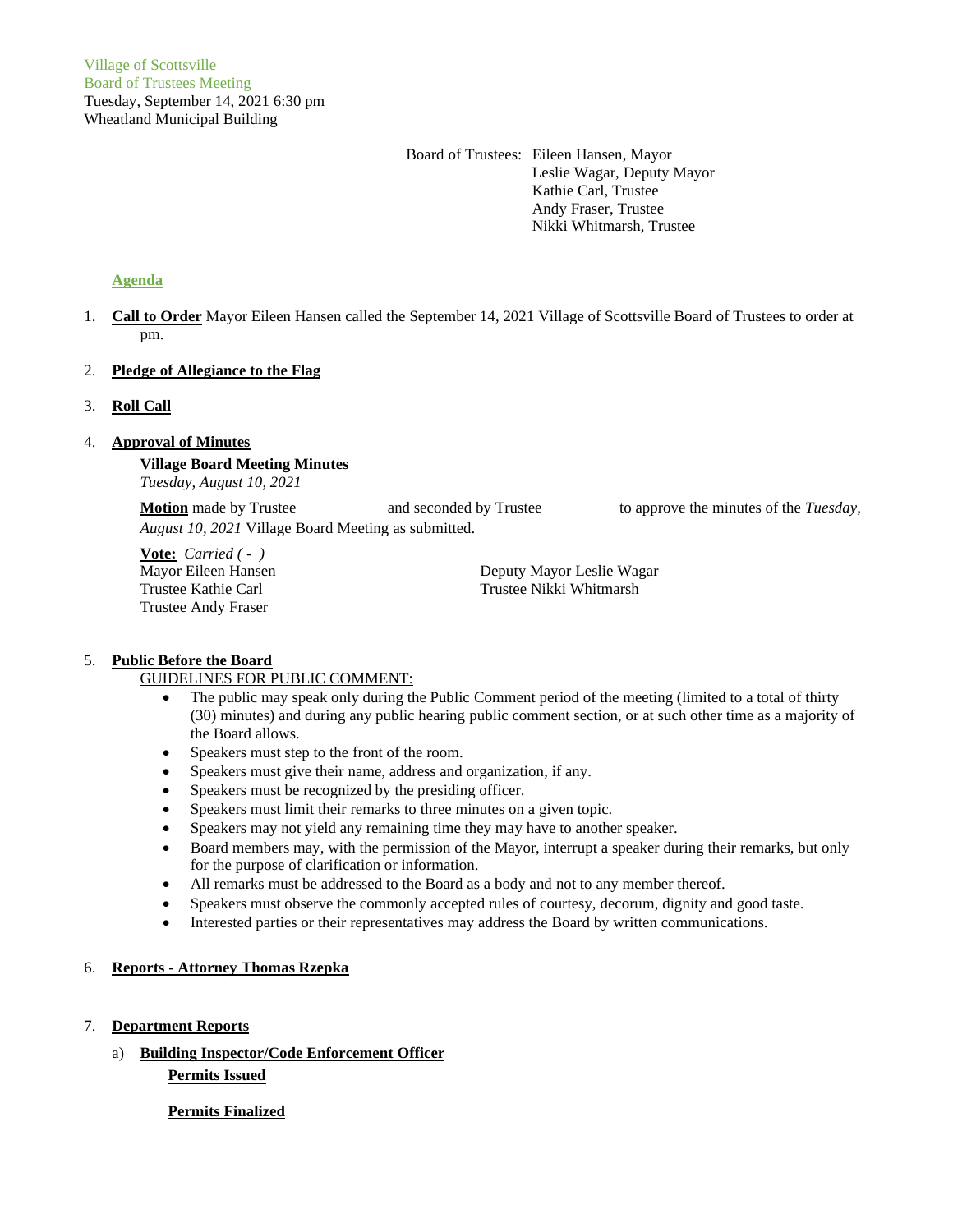#### **Code Enforcement**

#### **Developments/Projects**

#### **New Items**

# **Ongoing Items/Concerns**

#### **Upcoming**

Chicken permit at 29 East Cavalier; does not meet the land acreage requirements per the village code.

**Motion** made by Trustee and seconded by Trustee to grant a special permit to allow the residents at 29 East Cavalier Rd., Scottsville, NY to house six (6) chickens as stated in Village Code §54-26 Domesticated Chickens.

**Vote:** *Carried (-)* Trustee Andy Fraser

Deputy Mayor Leslie Wagar Trustee Kathie Carl Trustee Nikki Whitmarsh

#### b) **DPW – Ken Bohn & Todd Schwasman**

#### **Updates**

#### c) **Treasurer – Katie Garner**

#### *Pay Bills:*

**Motion** made by Trustee and seconded by Trustee to approve payables on the AP Check Register Report through September 14, 2021 and prepaid bills with General Payables totaling *\$10,956.96*.

**Vote:** *Carried ( - )* Trustee Andy Fraser

Mayor Eileen Hansen Deputy Mayor Leslie Wagar Trustee Kathie Carl Trustee Nikki Whitmarsh

*Treasurers Report:* Budget Transfers: **Motion** made by Trustee **and seconded by Trustee** to approve the budget transfers as listed above from the September 2021 Treasurers Report.

**Vote:** *Carried ( - )* Trustee Andy Fraser

Mayor Eileen Hansen **Deputy Mayor Leslie Wagar** Trustee Kathie Carl Trustee Nikki Whitmarsh

*Workers Comp reimbursement*

 *Extra Garbage Tote – one tote per tax bill*

**Motion** made by Trustee **and seconded by Trustee** to allow one garbage tote per tax bill, any additional tote will be charged \$80 annually starting November 1with a prorated amount of \$46.66.

**Vote:** *Carried ( - )*

Mayor Eileen Hansen Deputy Mayor Leslie Wagar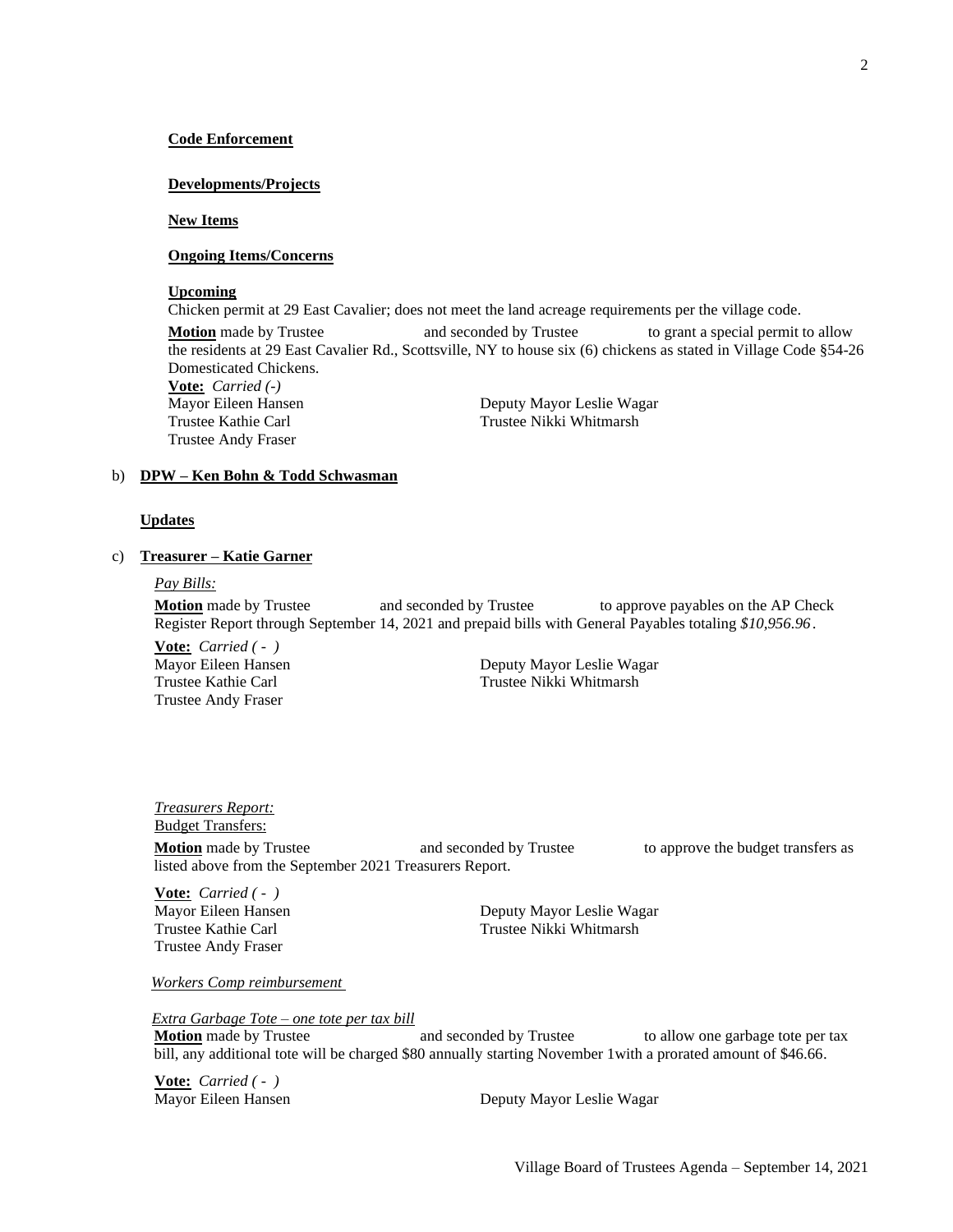#### d) **Clerk – Anne Hartman**

*Updates*

Trustee Andy Fraser

# *Park Permits*

*Delinquent Taxes – 23* 

# *Phone system Cloud Conversion*

Received additional ARPA funds 399.53

Q2 2020 was \$105, 915.70

- 1. Pay \$1,080 upfront for the labor to set up the cloud PBX, migrate your current PBX to it, update all the phones, and anything else necessary to get you moved over, and you'll immediately begin paying \$149/month for the service.
- 2. Pay nothing extra upfront but continue to pay \$180/month for three years, then it will drop to \$149/month at that point.
- 3. Can add a phone blast module to the system.

#### 8. **Trustee Reports:**

Deputy Mayor Leslie Wagar – Communications

Trustee Andy Fraser – Grants

Trustee Nikki Whitmarsh – Planning Board/Zoning Board of Appeals

Trustee Kathie Carl Trustee Nikki Whitmarsh

Received Q2 Sales Tax \$151,305.59 which is above budgeted quarterly target.

Trustee Kathie Carl - Finance

# 9. **Mayor's Reports - Eileen Hansen**

# 10. **Old Business**

Cannabis Legislation

Historic Code

Forestry Board Grant

#### 11. **New Business**

*Retiree Copays*